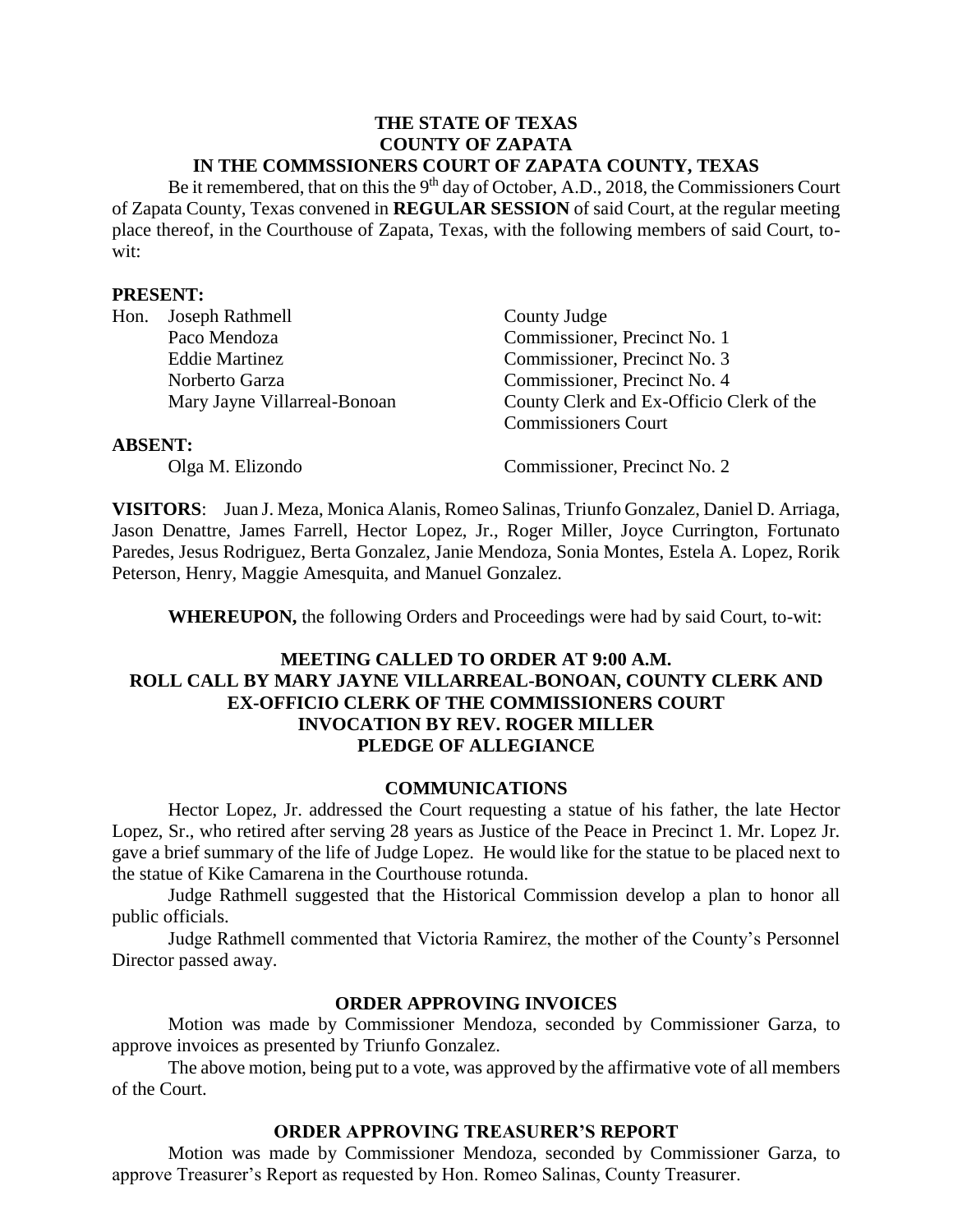The above motion, being put to a vote, was approved by the affirmative vote of all members of the Court.

## **ORDER APPROVING CHECKS ISSUED**

Motion was made by Commissioner Martinez, seconded by Commissioner Garza, to approve checks issued as requested by Hon. Romeo Salinas, County Treasurer.

The above motion, being put to a vote, was approved by the affirmative vote of all members of the Court.

## **TAX / ASSESSOR COLLECTOR'S REPORT**

Tax Assessor/Collector's office reported Hotel-Motel tax collections in the amount of \$6,306.18 for year-to-date collections in an amount of \$98,614.10 and tax collections in the amount of \$9,152,792.11 for at a year-to-date rate of 88.38%, \$1,017,891.34 are still outstanding.

## **REPORT ON ZAPATA COUTY'S CLAIM FOR VALDALISM LOSS AT OSWALDO H. AND JUANITA G. RAMIREZ EXHIBIT HALL**

Damages for vandalism at the Oswaldo H. and Juanita G. Ramirez Exhibit Hall were \$10,812.00. The \$5,000 deductible will be collected from the persons responsible for the vandalism.

## **ORDER APPROVING BID FOR NEW FENCING AND REPAIRS ON EXISTING FENCE AT ZAPATA COUNTY LIBRARY**

Motion was made by Commissioner Martinez, seconded by Commissioner Garza, to approve the bid of Lalo Mendoza, being the lowest bidder, with a bid of \$4,548.60, for new fencing and repairs on existing fence at Zapata County Library as requested by Hon. Joe Rathmell, County Judge.

The above motion, being put to a vote, was approved by the affirmative vote of all members of the Court.

## **ORDER APPROVING DESIGNATION OF STREETS OR AREAS FOR ALLOCATION OF PREPAID ASPHALT FROM ZAPATA COUNTY INDEPENDENT SCHOOL DISTRICT**

Motion was made by Commissioner Garza, seconded by Commissioner Mendoza to approve designation of streets and/or areas and decide the allocation of prepaid asphalt from the Zapata County Independent School District as recommended by Manuel Gonzalez, Premier Engineering, as requested by Hon. Joe Rathmell, County Judge. (List of streets recommended is attached)

The above motion, being put to a vote, was approved by the affirmative vote of all members of the Court.

## **ORDER TO TABLE REQUST BY COMMISSIONER GARZA REGARDING PROPOSAL FOR SECURITY SYSTEM**

Motion was made by Commissioner Garza, seconded by Commissioner Mendoza, to table request by Commissioner Garza regarding proposal for a security system for Justice of the Peace Pct. 4.

The above motion, being put to a vote, was approved by the affirmative vote of all members of the Court.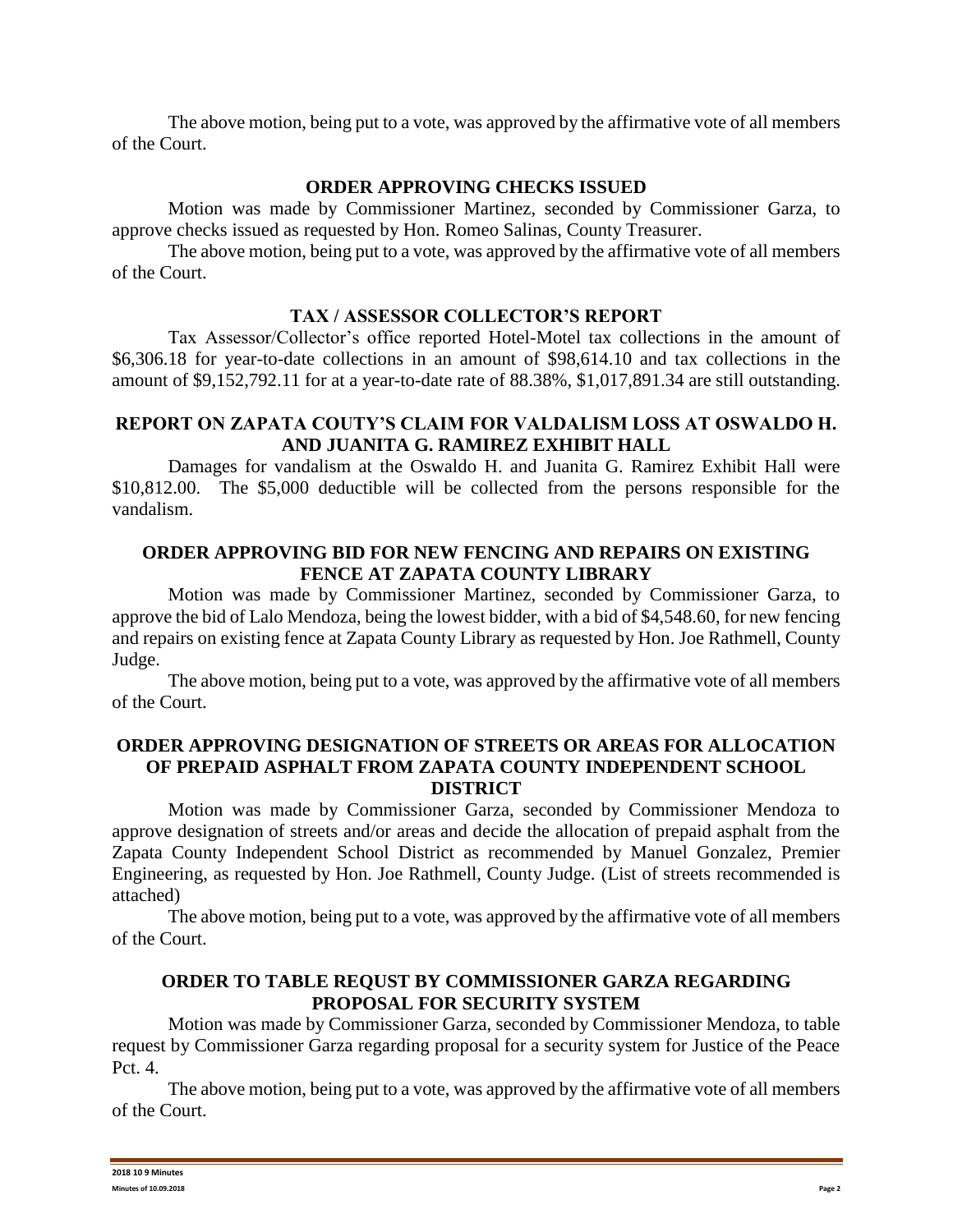## **ORDER TO TABLE REQUEST BY FIRE CHIEF MEZA REGARDING PURCHASE OF FIRE TRUCK AND RESCUE TRUCK**

Motion was made by Commissioner Mendoza, seconded by Commissioner Garza, to table request by Fire Chief Meza regarding purchase of a fire truck and a rescue truck.

The above motion, being put to a vote, was approved by the affirmative vote of all members of the Court.

### **ORDER TO TABLE REQUEST BY FIRE CHIEF MEZA REGARDING DETERMINATION OF COMPENSATION FOR COUNTY EMPLOYEES THAT WORKED TO FILL SAND BAGS**

Motion was made by Garza, seconded by Mendoza, to table request by Chief Meza regarding determination of compensation for county employees that worked to fill sand bags.

The above motion, being put to a vote, was approved by the affirmative vote of all members of the Court.

### **ORDER APPROVING TO HIRE ATILANO FLORES AS TEMPORARY EMPLOYEE AT ENVIRONMENTAL DEPARTMENT**

Motion was made by Commissioner Garza, seconded by Commissioner Martinez, to approve to hire Atilano Flores, as a temporary employee, (probationary period) in slot #11 at the Environmental Department as requested by Guillermo Saenz, Environmental Department.

The above motion, being put to a vote, was approved by the affirmative vote of all members of the Court.

### **ORDER APPROVING TRANSFER OF ARMANDO GONZALEZ FROM SLOT #9 TO SLOT #7 AT ENVIRONMENTAL DEPARTMENT**

Motion was made by Commissioner Garza, seconded by Commissioner Martinez, to approve to transfer Armando Gonzalez from slot #9 to slot #7 at the Environmental Department as requested by Guillermo Saenz, Environmental Department.

The above motion, being put to a vote, was approved by the affirmative vote of all members of the Court.

## **ORDER APPROVING TRANSFER OF DANIEL ARAMBULA FROM SLOT #8 TO SLOT #9AT ENVIRONMENTAL DEPARTMENT**

Motion was made by Commissioner Garza, seconded by Commissioner Martinez, to approve to transfer Daniel Arambula from slot #8 to slot #9 at the Environmental Department as requested by Guillermo Saenz, Environmental Department.

The above motion, being put to a vote, was approved by the affirmative vote of all members of the Court.

## **ORDER APPROVING TO HIRE SERGIO CAVAZOS, JR. AS BELT PRESS OPERATOR/TRAINEE AT WASTEWATER TREATMENT PLANT**

Motion was made by Commissioner Mendoza, seconded by Commissioner Martinez, to approve the hiring of Sergio Cavazos, Jr. as a Belt Press Operator/Trainee at the Waste Water Treatment Plant in vacant slot #4 at a salary of \$10.00 per hour effective October 8, 2018 as requested by Eloy Chapa, Jr. /Carlos Treviño, Wastewater Department.

The above motion, being put to a vote, was approved by the affirmative vote of all members of the Court.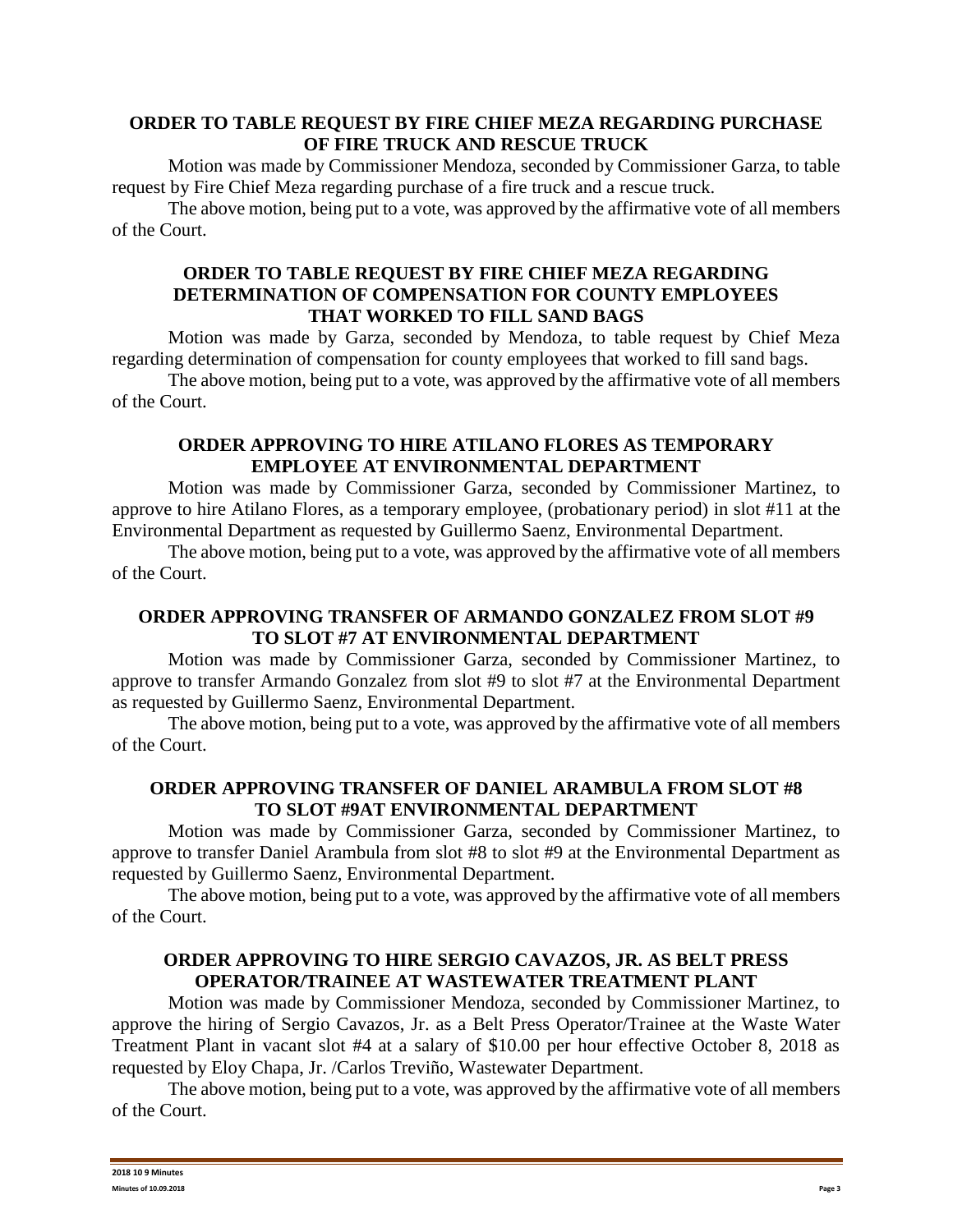#### **REPORT ON TRENCH REPAIRS ON PHELPS WATER LINE BREAK**

Manuel Gonzalez reported that the trench has been repaired on the Phelps water line break.

## **APPROVAL OF INVOICES AND STATUS REVIEW ON ZAPATA COUNTY WASTEWATER TREATMENT PLANT PROJECT**

Motion was made by Commissioner Mendoza, seconded by Commissioner Garza, to approve payment of invoices to Terracon in the amount of \$19,690.00, EJDCD in the amount of \$475,373.55 and \$14,079.76 to Premier Engineering for Zapata County Wastewater Treatment Plant as requested by Manuel Gonzalez, Premier Engineering. Mr. Gonzalez reported that the project is 90% completed.

The above motion, being put to a vote, was approved by the affirmative vote of all members of the Court.

## **ORDER APPROVING PAYMENT OF INVOICES FOR SAN YGNACIO WATER PLANT WATER TANK PROJECT**

Motion was made by Commissioner Mendoza, seconded by Commissioner Martinez, to approve two invoices payable to Premier Engineering in the amount of \$992.35 and \$900.00 for San Ygnacio Water Plant water tank project as requested by Manuel Gonzalez, Premier Engineering.

The above motion, being put to a vote, was approved by the affirmative vote of all members of the Court.

# **STATUS REVIEW ON PROGRESS FOR 11TH AND LOZANO STREET PAVING PROJECT**

Mr. Gonzalez gave a brief status review on progress for  $11<sup>th</sup>$  and Lozano Street paving project. Project is advancing in a timely manner.

## **ORDER APPROVING ANNUAL AGREEMENT BETWEEN SCAN AND ZAPATA COUNTY**

Motion was made by Commissioner Mendoza, seconded by Commissioner Garza, to approve the annual agreement between Serving Children and Adults in Need (SCAN) and Zapata County for use of office space and utilities as requested by Sonia Sanchez Montes, SCAN.

The above motion, being put to a vote, was approved by the affirmative vote of all members of the Court.

### **ORDER APPROVING USE OF ZAPATA COUNTY COURTHOUSE FOR DEA DRUG TAKE BACK PILL EVENTS**

Motion was made by Commissioner Mendoza, seconded by Commissioner Garza, to approve the use of the Zapata County Courthouse for DEA Drug Take Back Pill Events on October 27, 2018 and on April 2019 as requested by Sonia Sanchez Montes, SCAN.

The above motion, being put to a vote, was approved by the affirmative vote of all members of the Court.

## **MOTION WAS MADE BY COMMISSIONER MENDOZA, SECONDED BY COMMISSIONER GARZA, TO ENTER INTO EXECUTIVE SESSION**

## **MOTION WAS MADE BY COMMISSIONER MENDOZA,**